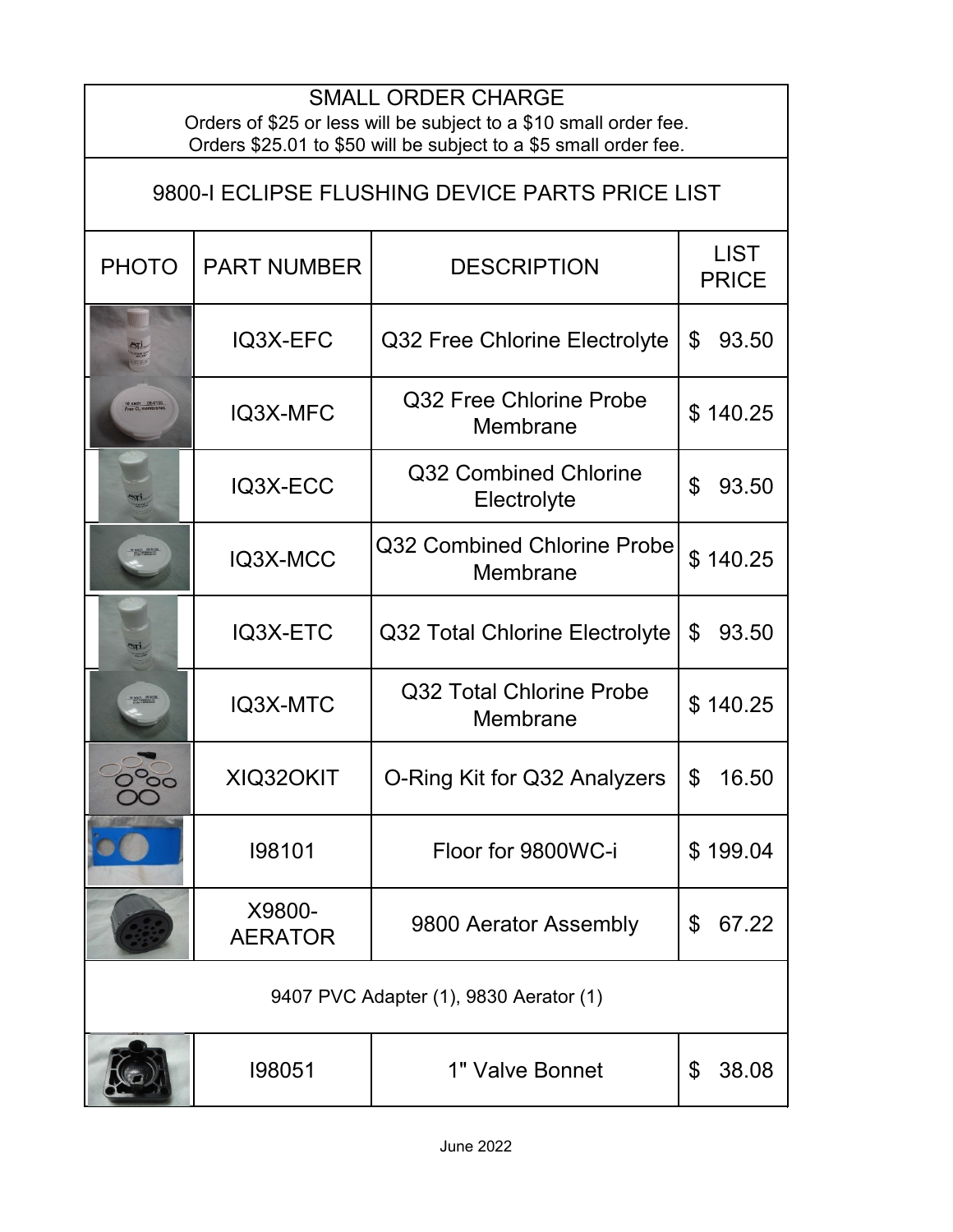|                                                                      | 198052                            | <b>Black Diaphragm</b>                     | 41.80<br>\$            |  |
|----------------------------------------------------------------------|-----------------------------------|--------------------------------------------|------------------------|--|
|                                                                      | 198071                            | <b>Y-Strainer</b>                          | \$<br>66.07            |  |
|                                                                      | 198072                            | <b>Ball Valve</b>                          | 72.04<br>\$            |  |
|                                                                      | 9805                              | 2" Split-Ring Clamp                        | 29.73<br>\$            |  |
|                                                                      | 9821                              | Machine Screw for 9805<br>Clamp            | \$<br>1.33             |  |
|                                                                      | HV458200                          | 9515/9516 Solenoid Assembly                | \$106.61               |  |
|                                                                      | 9807                              | Standoff Metal Base for 9800               | \$313.44               |  |
|                                                                      | <b>X9400-AUTO</b><br><b>DRAIN</b> | Auto Drain Assembly for 3'<br>bury or less | \$265.28               |  |
| 9447 Tee (1), 9446 Bushing (1), 9448 Auto Drain (1), 9449 Spring (1) |                                   |                                            |                        |  |
|                                                                      | X9448-49                          | Auto Drain for 3' Bury or less             | \$135.79               |  |
| 9448 Auto Drain (1), 9449 Spring (1)                                 |                                   |                                            |                        |  |
|                                                                      | 9449                              | Spring for Auto Drain 3' bury<br>or less   | $\mathfrak{S}$<br>6.25 |  |
|                                                                      | 9515                              | 2" ICV Valve                               | \$649.52               |  |
|                                                                      | X9405                             | Valve Piston with O-Rings                  | \$314.59               |  |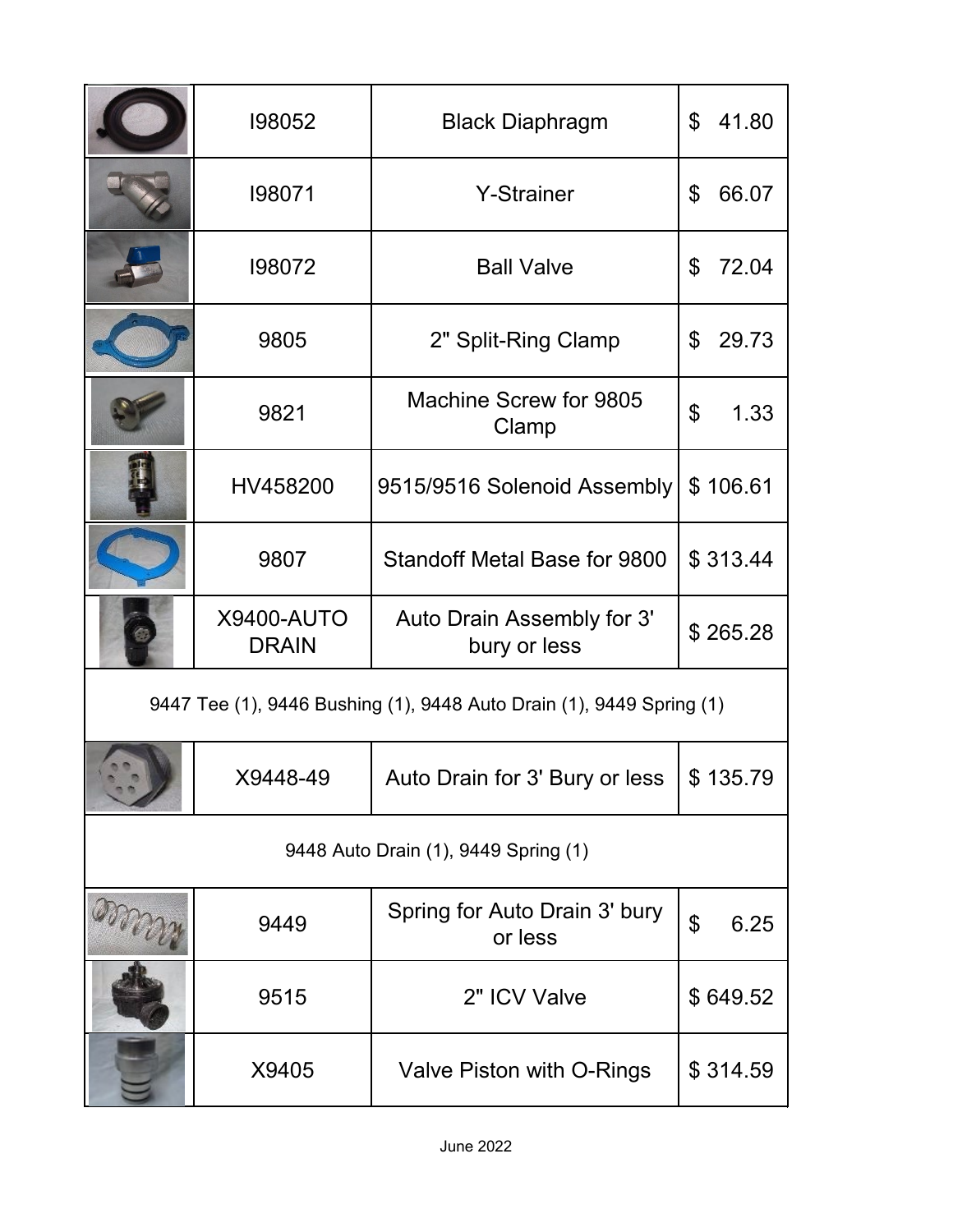| 9405 Piston (1), 9421 O-Ring (3)                          |                    |                                                       |                             |  |  |
|-----------------------------------------------------------|--------------------|-------------------------------------------------------|-----------------------------|--|--|
|                                                           | 9421               | <b>Valve Piston O-Ring</b><br>(requires 3 per piston) | \$<br>1.55                  |  |  |
|                                                           | 9476               | <b>Valve Cylinder</b>                                 | \$132.90                    |  |  |
|                                                           | 9809               | Debris Plate for 9800                                 | 14.55<br>\$                 |  |  |
| 9800-I ECLIPSE FLUSHING DEVICE OPTIONS PARTS PRICE LIST   |                    |                                                       |                             |  |  |
| <b>PHOTO</b>                                              | <b>PART NUMBER</b> | <b>DESCRIPTION</b>                                    | <b>LIST</b><br><b>PRICE</b> |  |  |
|                                                           | X9448-50           | Auto Drain for 3.5' to 6' Bury                        | \$136.01                    |  |  |
| 9448 Auto Drain (1), 9450 Spring (1)                      |                    |                                                       |                             |  |  |
|                                                           | 9450               | Spring for Auto Drain 3.5' to 6'<br>bury              | $\mathfrak{P}$<br>10.12     |  |  |
|                                                           | X9448-54           | Auto Drain for 6.5' Bury or<br>more                   | \$136.40                    |  |  |
| 9448 Auto Drain (1), 9454 Spring (1)                      |                    |                                                       |                             |  |  |
|                                                           | 9454               | Spring for Auto Drain 6.5' bury<br>or more            | $\mathfrak{L}$<br>10.19     |  |  |
|                                                           | 9815               | 9800 Dechlorinator Basket                             | \$125.00                    |  |  |
| 9800-I ECLIPSE FLUSHING DEVICE OLD STYLE PARTS PRICE LIST |                    |                                                       |                             |  |  |